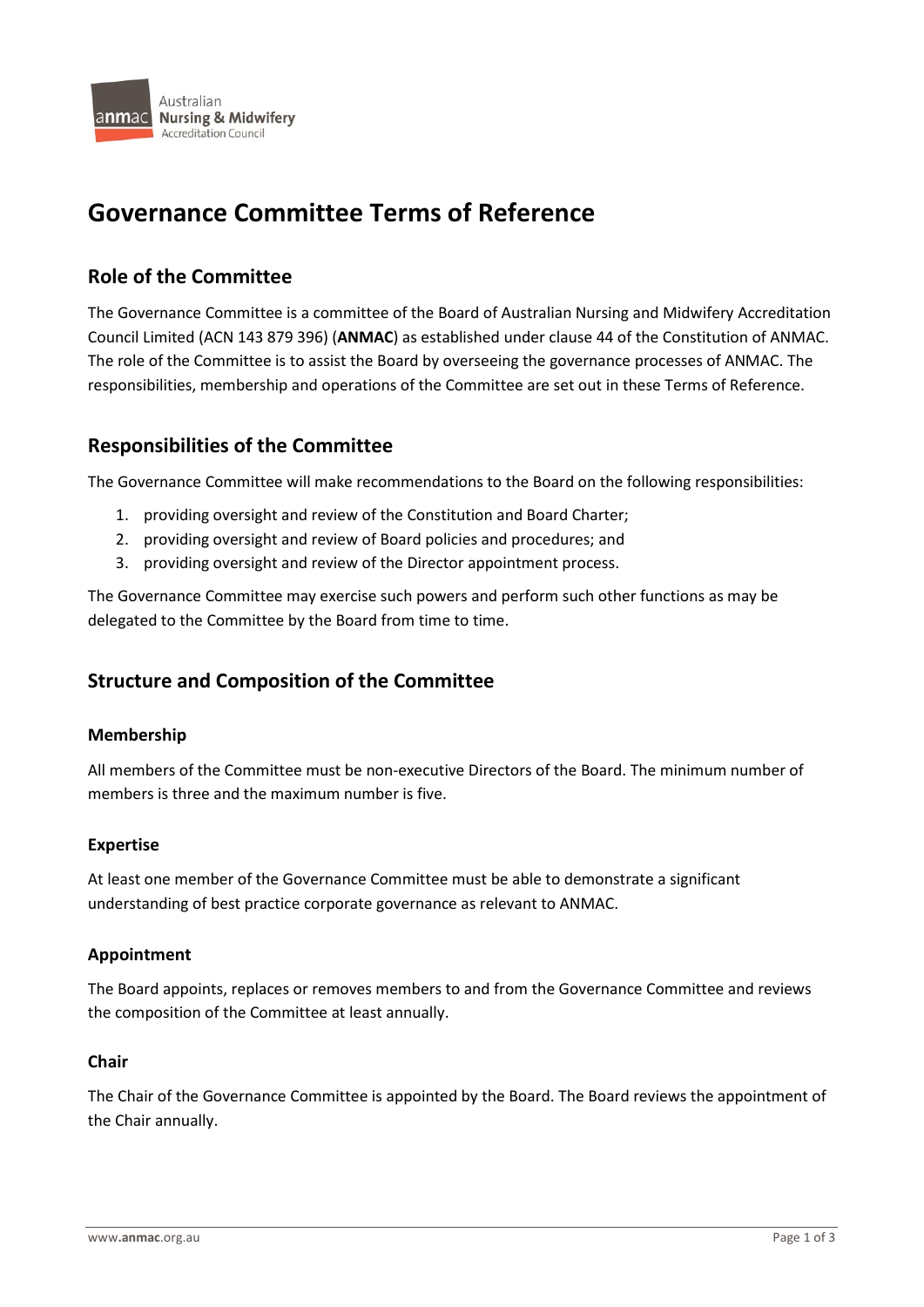# **Operation of the Committee**

## **Secretariat support**

Secretariat support to the Governance Committee is provided by the Company Secretary. All records of the Committee, including the agendas, minutes and all reports and recommendations, are prepared and kept by the Office of the CEO.

# **Frequency of meetings**

The Governance Committee may meet as frequently as necessary to undertake its role effectively and, in any event, at least four times per year.

## **Notice for meetings**

The Chair of the Governance Committee may call a meeting of the Committee if required by any Committee member, the Chair of the Board, the CEO, or any member of the Board. A notice of each meeting confirming the date, time, venue and agenda will be provided to each member of the Committee as soon as practicable prior to the meeting date. Committee meetings may be held using any technology consented to by Committee members.

## **Agenda and minutes**

The Company Secretary will coordinate with the Chair of the Governance Committee to draft and prepare the agenda for the Committee meeting. The Company Secretary will also coordinate with the Chair of the Committee to ensure that the minutes of the meeting are promptly drafted and distributed to Committee members as soon as practicable after each meeting. The agenda for each meeting includes a standing item for Committee members to approve the minutes of the previous Committee meeting.

#### **Attendees**

Members of the Governance Committee are required to attend all Committee meetings. There is a minimum attendance requirement of 75%. Any Director of the Board and any invitee of the Committee may attend and speak at a Committee meeting. The CEO and the Company Secretary attend all Committee meetings.

#### **Quorum for meetings**

The minimum quorum for a meeting of the Governance Committee is half the number of Committee members plus one. For example, where the Committee has four members, the minimum quorum for a Committee meeting is three members.

### **Committee member interests**

Members of the Governance Committee must not participate in discussions and must not vote on any issues in respect of which there is an actual or perceived conflict of interest. The agenda for each meeting includes a standing item for Committee members to declare any conflicts of interests in relation to any